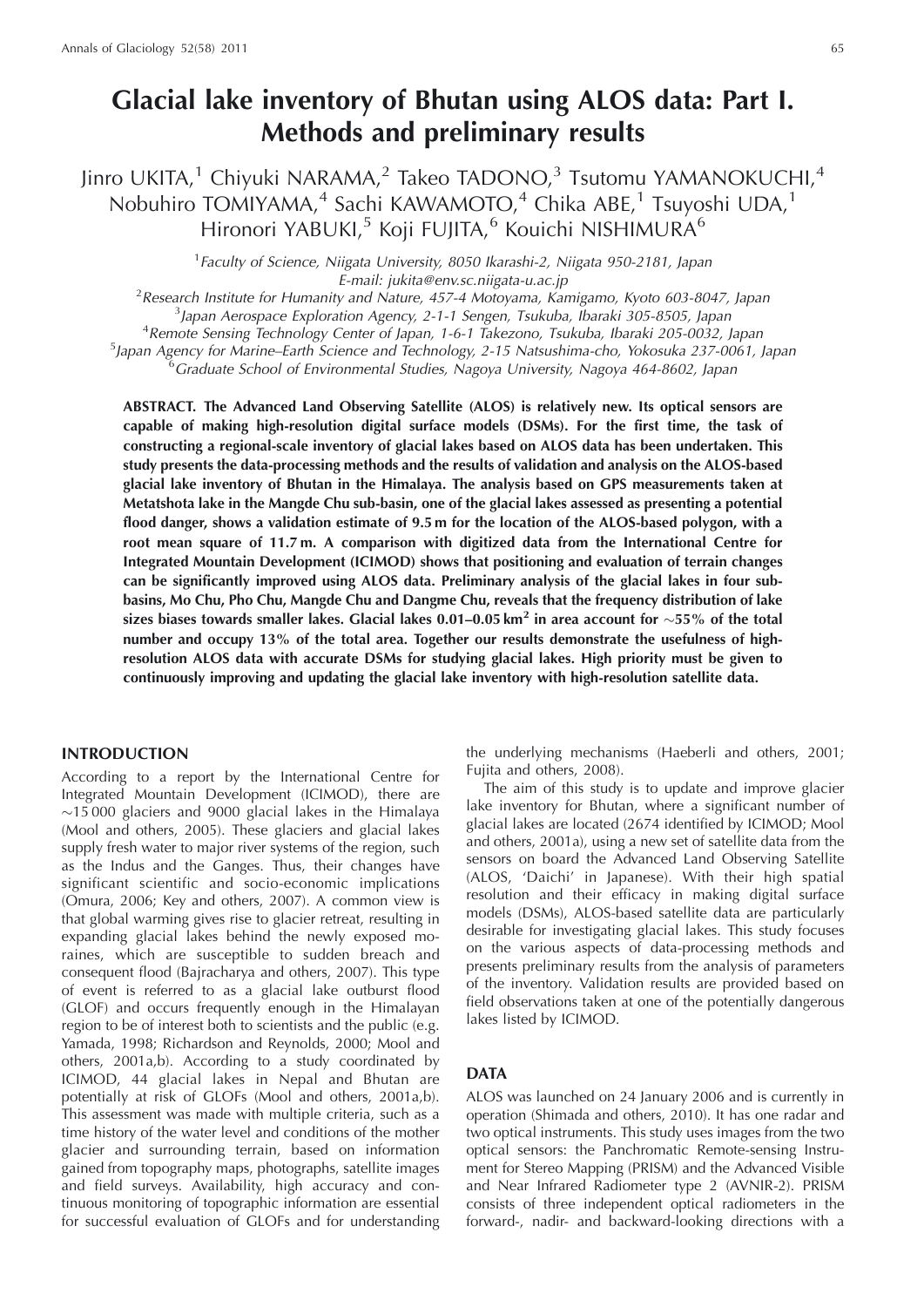

**Fig. 1.** A mosaic image of the northern region of Bhutan constructed from ortho-images taken by AVNIR-2 over the period 2006–10. The locations of glacial lakes archived in our inventory are marked in yellow. The four sub-basins (Mo Chu, Pho Chu, Mangde Chu and Dangme Chu) are also indicated. The Metatshota lake area is denoted by a red box.

2.5 m spatial resolution, which allow us to generate a DSM. PRISM-based DSMs have a height accuracy of 5–9 m for different types of terrain including those in mountainous regions (Takaku and Tadono, 2009). AVNIR-2 is a visible and near-infrared radiometer with a 10 m spatial resolution in the nadir direction. The calibration results of PRISM and AVNIR-2 and the validation result of DSMs generated by PRISM data have been reported by Tadono and others (2009) and Takaku and Tadono (2009). So far we have used the best synchronous pair of AVNIR-2 and PRISM images from the period 2006–10 and continuously updating.

To validate basic parameters in the inventory, position measurements were taken at Metatshota lake (see Fig. 1 for location) with a differential GPS (ProMark3, Ashtech Co., Ltd). The post-data processing was performed using GNSS Solutions (Ashtech Co., Ltd). The key station for differential positioning was set at Gasa  $(27°54.3' N, 89°43.7' E)$  where continuous sampling for 40 days provided an accuracy of 0.37 and 1.07 m root mean square (RMS) for horizontal and vertical components in positioning, respectively. The relative positions and altitudes of the measurements were calculated on the Universal Transverse Mercator projection (UTM zone 45N and 46N in World Geodetic System 1984 ellipsoidal elevation (WGS84)).

#### **DATA PROCESSING**

Starting with Level 1B1 images of PRISM and AVNIR-2, our data-processing procedure consists of four steps: orthorectification, geometric correction, pan-sharpening and digitization.

Orthorectification is a process used to correct topographic distortion that becomes serious towards the edges of each image. The distortion is sensor-specific and dependent on topography. Orthorectification of the PRISM images was performed simultaneously with the generation of DSMs using the DSM and Ortho-image Generation Software for ALOS PRISM (DOGS-AP), developed at the Japan Aerospace Exploration Agency (JAXA). For orthorectification of AVNIR-2 images, topographic information derived from an existing digital elevation model of the Shuttle Radar Topography Mission (SRTM) (Farr and others, 2007) was used with ground control points. The next step is geometric correction. Since the orthorectification removes distortions from both AVNIR-2 and PRISM images, the geometric correction here means co-registration of these images by means of tie points.

In the next step, pan-sharpening, we merge an AVNIR-2 image with lower geometric accuracy with a higher-accuracy PRISM image. This step is crucial for identifying and interpreting detailed ground features as required in making a lake inventory. We evaluated a class of pan-sharpening algorithms for one particularly suited to our study. Among the available algorithms, we first selected six: principal component analysis, multiplicative, the Brovey transformation, modified IHS (intensity–hue–saturation), high-pass filtering, and subtractive methods based on software availability (ERDAS, 2009). For the criteria of image quality, color balance, multi-band usage, and processing time, modified IHS and subtractive methods scored high. Of these two algorithms, we finally selected the subtractive method.

The digitization step involves drawing a polygon for each glacial lake and storing it as vector data (shape files). When a lake is clearly visible and distinguished from the background (e.g. in a melted condition), its identification is straightforward. Unfortunately this is usually not the case for lakes in the Himalayan region. The melt season coincides with the summer monsoon, in which cloudy conditions persist and severely limit the number of clear images. To ensure that an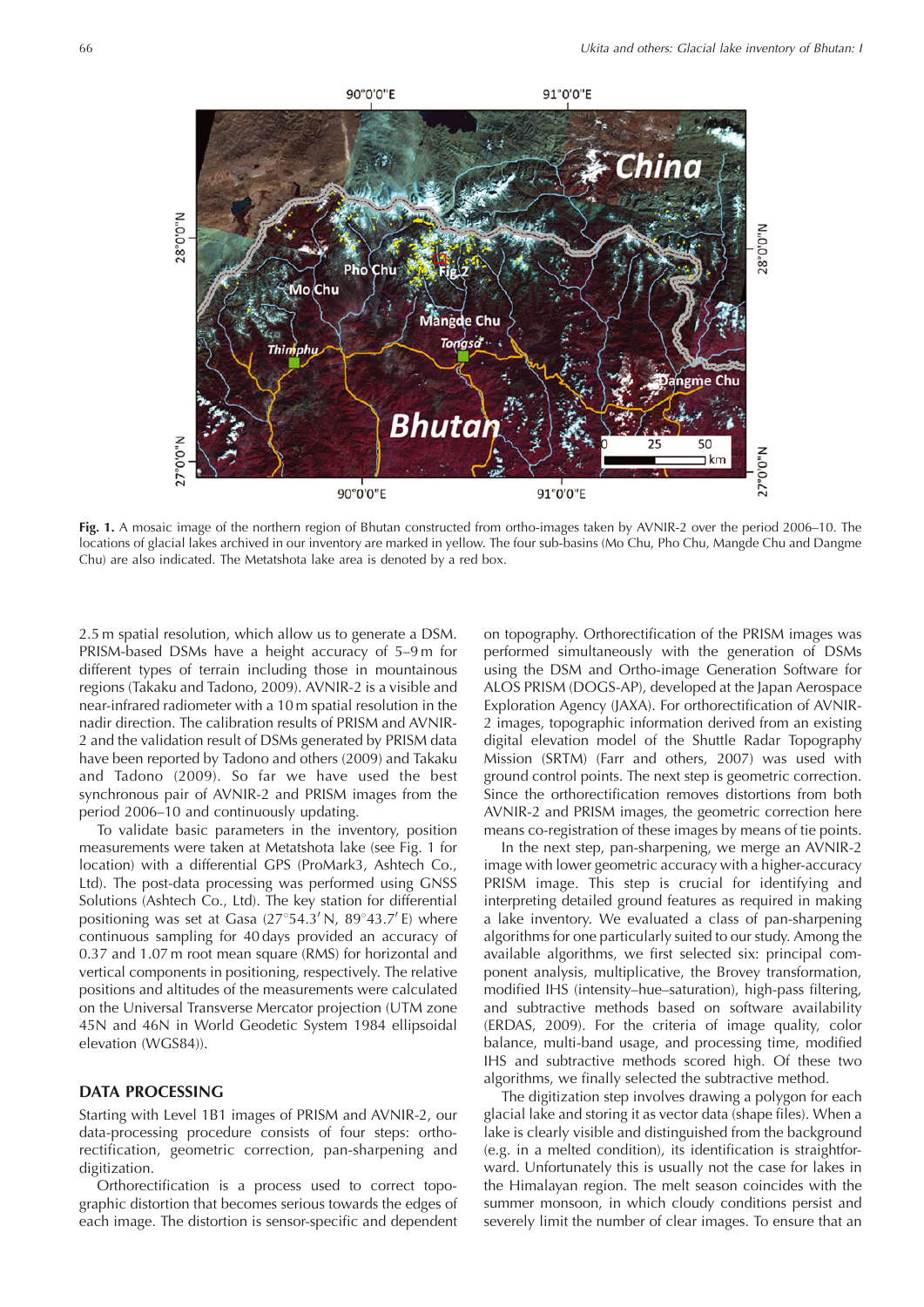object is a real lake, we sometimes run through the following quality-control procedure with the aid of DSMs: First, elevation contours are drawn over a pan-sharpened image. A simple test for a real lake is to see if the area is level. A more informative way of using DSMs is to draw an elevation profile. When in doubt we evaluate, for a lake candidate, elevation profiles in three cross sections, one in the longitudinal direction and two in the perpendicular direction. In many cases, we can identify lakes by examining those profiles (e.g. by the presence of end moraines). A difficulty in identifying lakes often arises from the presence of shadow zones. This problem is dealt with by looking at each pansharpened image in a panorama (bird's-eye view) and sweeping it  $360^\circ$ . This analysis provides additional terrain information about the locations of ridges and divides, and to a large extent eliminates false identification due to the presence of shadow zones. For less complicated cases we also utilize Google Earth<sup>TM</sup> in a similar manner. Although an attempt was made to use automatic and semi-automatic digitization algorithms, in the end we decided to work manually to utilize the maximum amount of topographic information gained from DSMs (see Paul and others, 2009).

#### **ANALYSIS**

#### **Lake selection**

Numerous bodies of water exist in the mountain region. To screen for lakes clearly associated with glaciers, we set the following criteria. First we recognize that present-day terminal moraines in the Himalayan region were mostly formed by glacial advance during the Little Ice Age (LIA). For example, Iwata and others (2002) concluded that the moraine for Raphstreng lake in the Lunana region of Bhutan was formed during the LIA and late Holocene. Glacial lakes in our definition are bodies of water that lie between the terminus of the mother glacier and the LIA moraine. Lakes located within 2 km of the LIA moraine down-valley are also included to take into account a possible flooding event involving multiple lakes. In addition, supraglacial lakes on debris-covered glaciers are included. Finally, we set 0.01  $km^2$  as the minimum lake size, considering small lakes present less of a GLOF risk. Note that this differs from the ICIMOD convention, in which isolated lakes above 3500 m a.s.l. are listed as remnants of glacial lakes left due to the retreat of glaciers.

However, the parameters of our inventory mostly follow the ICIMOD convention, including ID, coordinates in terms of latitude and longitude of the lake center, area, elevation, width, length, and auxiliary information such as type of lake (e.g. moraine-dammed, etc.). Each lake has its own ID based on the name of the river sub-basin and latitude and longitude of the lake centre. In addition, we provide a cross-reference with respect to the ICIMOD code whenever available.

#### **Validation and comparison with ICIMOD data**

ICIMOD reported Metatshota lake, located in the Mangde Chu sub-basin, as one of 24 potentially dangerous glacial lakes in Bhutan that were at risk of GLOFs (see Fig. 1 for location). It is catalogued as Mangd\_gl\_106 in the ICIMOD report (Mool and others, 2001a). In September and October 2010, we conducted a field survey in the Metatshota area, taking GPS measurements. An ortho-image of the area from AVNIR-2 shows Metatshota lake and nearby smaller lakes

(Fig. 2a). Unfortunately, there has not been a synchronous set of clear PRISM and AVNIR-2 images covering the area. For example, the best PRISM image so far for Metatshota lake is still partially covered with clouds. Figure 2b shows a pan-sharpened image over the area based on this nonsynchronized PRISM and AVNIR-2 pair. With combined information available from these PRISM and AVNIR-2 images, we drew a polygon for Metatshota lake in yellow onto this AVNIR-2 image.

The GPS position measurements were made along the shore of Metatshota lake. However, we could not make a complete circle around the lake due to the presence of steep terrain (see green line in Fig. 2a). To cope with this limit on the number of validation data, we first chose 44 of  $\sim$ 4500 GPS points with a nearly equal spacing. Then given each chosen point we computed a distance from the point to the nearest neighbor of the ALOS polygon. This quantity measures the accuracy of the polygon in the one-dimensional sense. The mean value of this quantity turned out to be 9.5 m, with a RMS of 11.7 m. These values can be taken as the first validation benchmark for our ALOS-based glacial lake inventory, although more work is needed to examine different sites for possible influences by varying terrain conditions. Currently we are waiting for clear PRISM images of the region to validate elevation data (DSMs) of the lakes.

We also overlaid a polygon based on the ICIMOD report in red. It can be seen that the ICIMOD polygon is significantly offset. The ICIMOD polygons were based on a series of topographic maps published in the 1950s–70s by Survey of India. Thus, part of the difference in lake size can be attributed to different observation times. However, the fact that the ICIMOD data show the location as significantly offset suggests that caution may be necessary when using them.

In Figure 2a there also appear smaller lakes (lakes A–C). Lake A is located down-valley of Metatshota lake. Our survey shows that there is a swamp area between the upstream shore of lake A and the moraine of Metatshota lake (Fig. 3). Our PRISM-based polygon for lake A clearly distinguishes it from the swamp area (Fig. 2). By comparison, the ICIMOD polygon for lake A appears to include this area as part of lake A. Again, this difference is likely attributed to different observation times. Overall, the above comparison shows that continuously improving and monitoring changes in glacial lakes with high-resolution satellite remote-sensing data is clearly necessary.

#### **Inventory**

Construction of a glacial lake inventory for Bhutan is still underway. At present, the inventory covers >50% of the area and numbers 336 glacial lakes. This compares with the ICIMOD inventory listing 2674 glacial lakes, of which 562 are associated with glaciers. Figure 1 shows the locations of the glacial lakes in our inventory (marked in yellow). There are some data-void areas, due to the availability of synchronized cloud-free images of PRISM and AVNIR-2. In some mountain areas, cloudy conditions simply persist. To address this problem of data availability, we are moving towards using non-synchronized pairs, as shown in Figure 2.

Although the inventory is still in an interim state, we attempted to gain insights into the statistical properties of some topographic parameters of the inventory. In particular, we examined four sub-basins: Mo Chu, Pho Chu, Mangde Chu and Dangme Chu (see Fig. 1 for locations and Table 1 for summary statistics). Note that we include glacial lakes in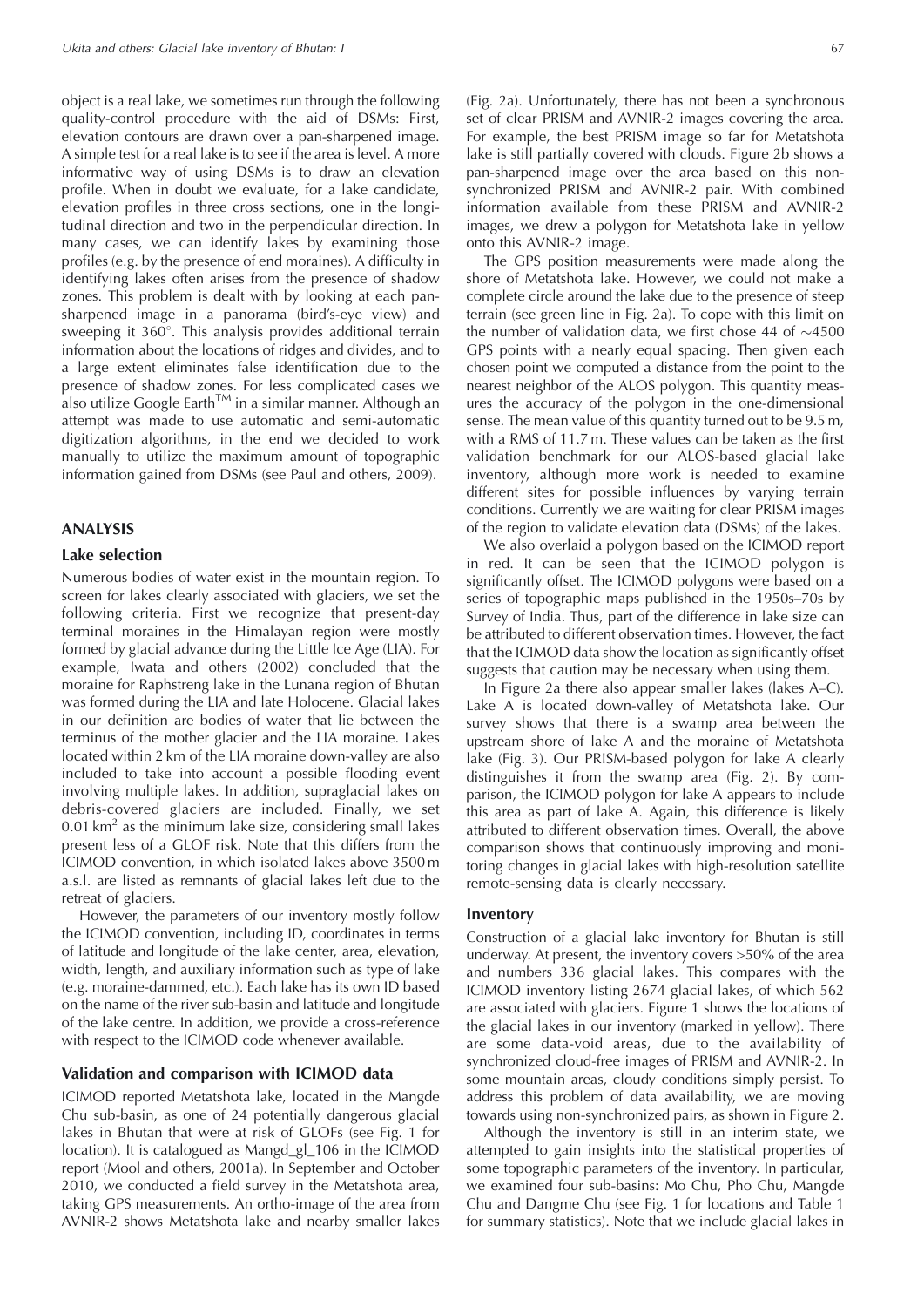

90°16'0"E



**Fig. 2.** (a) An AVNIR-2 image taken over the Metatshota lake area (data taken on 27 February 2010). The yellow polygons are drawn based on combined information from PRISM and AVNIR-2 images. The green curve is based on our GPS measurements overlaid on the AVNIR-2 image using their georeference. The red polygons are based on ICIMOD data (Mool and others, 2001a) overlaid on the same AVNIR-2 image. (b) A pan-sharpened image over the same area using a PRISM image from 3 October 2010. The upstream end of the shore of lake A is clearly visible.

China for the Dangme Chu sub-basin, as it runs through both China and Bhutan. So far, for these sub-basins we have counted 38, 117, 99 and 24 glacial lakes, respectively, accounting for  $\sim$ 80% of all the glacial lakes catalogued. The maximum lake sizes for the four sub-basins are 0.24, 1.38, 1.12 and 0.56 km<sup>2</sup>, with mean sizes of 0.07, 0.12, 0.06 and  $0.10 \text{ km}^2$ , respectively.

Figure 4a shows histograms of the lake count versus size classes for the four sub-basins. The size distribution is mostly

dominated by small lakes  $(<$  0.05 km<sup>2</sup>). However, the glacial lakes in Pho Chu have another peak in the range  $0.1 - 0.5$  km<sup>2</sup>. About 55% of the glacial lakes in the four sub-basins are  $\langle 0.05 \text{ km}^2 \text{ but these cover only about } 13\%$  of the area. Six of the largest lakes  $(>0.5 \text{ km}^2)$ , including Metatshota lake, account for  $\sim$ 20% of the total area. Figure 4b illustrates the distribution of lake elevation, which ranges between 4000 and 5500 m a.s.l. The minimum elevation of the Mangde Chu sub-basin is the highest among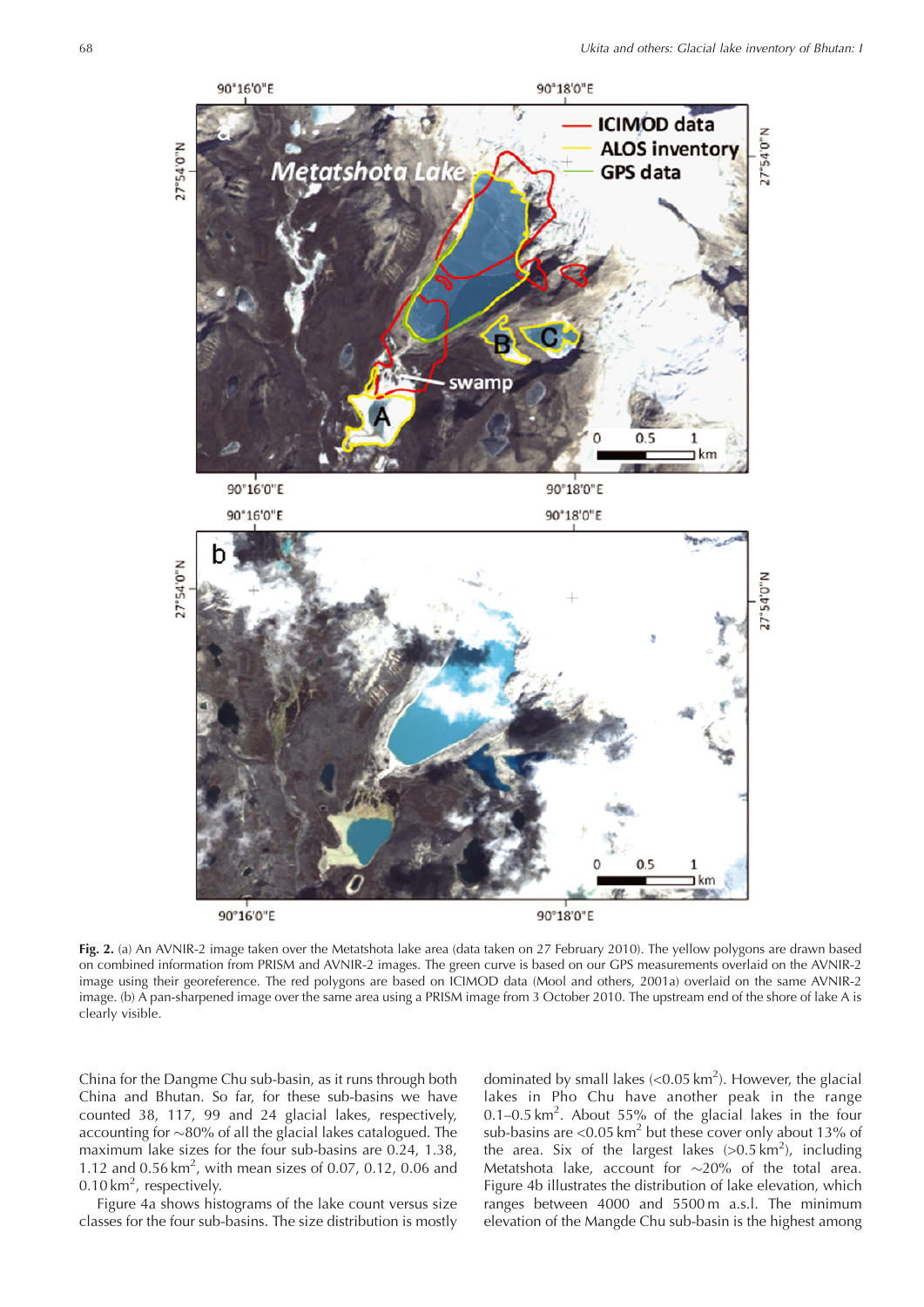

Fig. 3. Photograph of the Metatshota region showing Metatshota lake and lakes A–C.

the four sub-basins at  ${\sim}4800$  m a.s.l., whereas the maximum elevation exceeds 5000 m a.s.l. for all four sub-basins. The Pho Chu sub-basin again has double peaks at around 4500 and 5100 m a.s.l.

### **CONCLUSIONS**

The present study investigates glacial lakes in Bhutan. We have looked for a proper methodology to construct a glacial lake inventory based on newly available high-resolution PRISM and AVNIR-2 data from ALOS. The adopted procedure consists of orthorectification, geometrical correction and pan-sharpening steps before manual digitization. For Metatshota, one of the glacial lakes listed as a high GLOF risk, the field observations provide a validation estimate of 9.5 m for the location of the ALOS-based polygon, with a RMS of 11.7 m, setting a benchmark for the accuracy of this inventory. The analysis of the lakes in the four sub-basins reveals that the frequency distribution of lake sizes biases

towards smaller lakes. Combining all four sub-basins, the smaller lakes (<0.05 km<sup>2</sup>) account for  $\sim$  55% of the total number of lakes and occupy 13% of the total area. Our results reiterate the abundance of small glacial lakes in Bhutan and rapid changes in geographical environments as seen in Metatshota lake. These results indicate the importance of implementing high-resolution satellite remote-sensing data, such as those by ALOS, to study glacial lakes. Currently we are working towards the completion of the glacial lake inventory as well as a glacier inventory of Bhutan. The sample version of our glacial inventory has already been released into the public domain. We plan to release the full version by the spring of 2012.

## **ACKNOWLEDGEMENTS**

This work is carried out for the 'Study on Glacial Lake Outburst Floods in the Bhutan Himalayas' project under the Science and Technology Research Partnership for

|  | Table 1. Summary statistics on glacial lakes in the four sub-basins |  |  |  |  |
|--|---------------------------------------------------------------------|--|--|--|--|
|--|---------------------------------------------------------------------|--|--|--|--|

| Sub-basin  | Number | Average size    | Max. size       | Smallest area class $(<0.05 \text{ km}^2)$ |                 |
|------------|--------|-----------------|-----------------|--------------------------------------------|-----------------|
|            |        |                 |                 | Number                                     | Area (total)    |
|            |        | km <sup>2</sup> | km <sup>2</sup> |                                            | km <sup>2</sup> |
| Mo Chu     | 38     | 0.07            | 0.24            | 21                                         | 0.59(2.72)      |
| Pho Chu    | 117    | 0.12            | 1.38            | 63                                         | 1.44(14.05)     |
| Mangde Chu | 99     | 0.06            | 1.12            | 64                                         | 1.28(6.47)      |
| Dangme Chu | 24     | 0.10            | 0.56            | 10                                         | 0.15(2.63)      |
| Total      | 278    | 0.09            | 1.38            | 158                                        | 3.46 (25.87)    |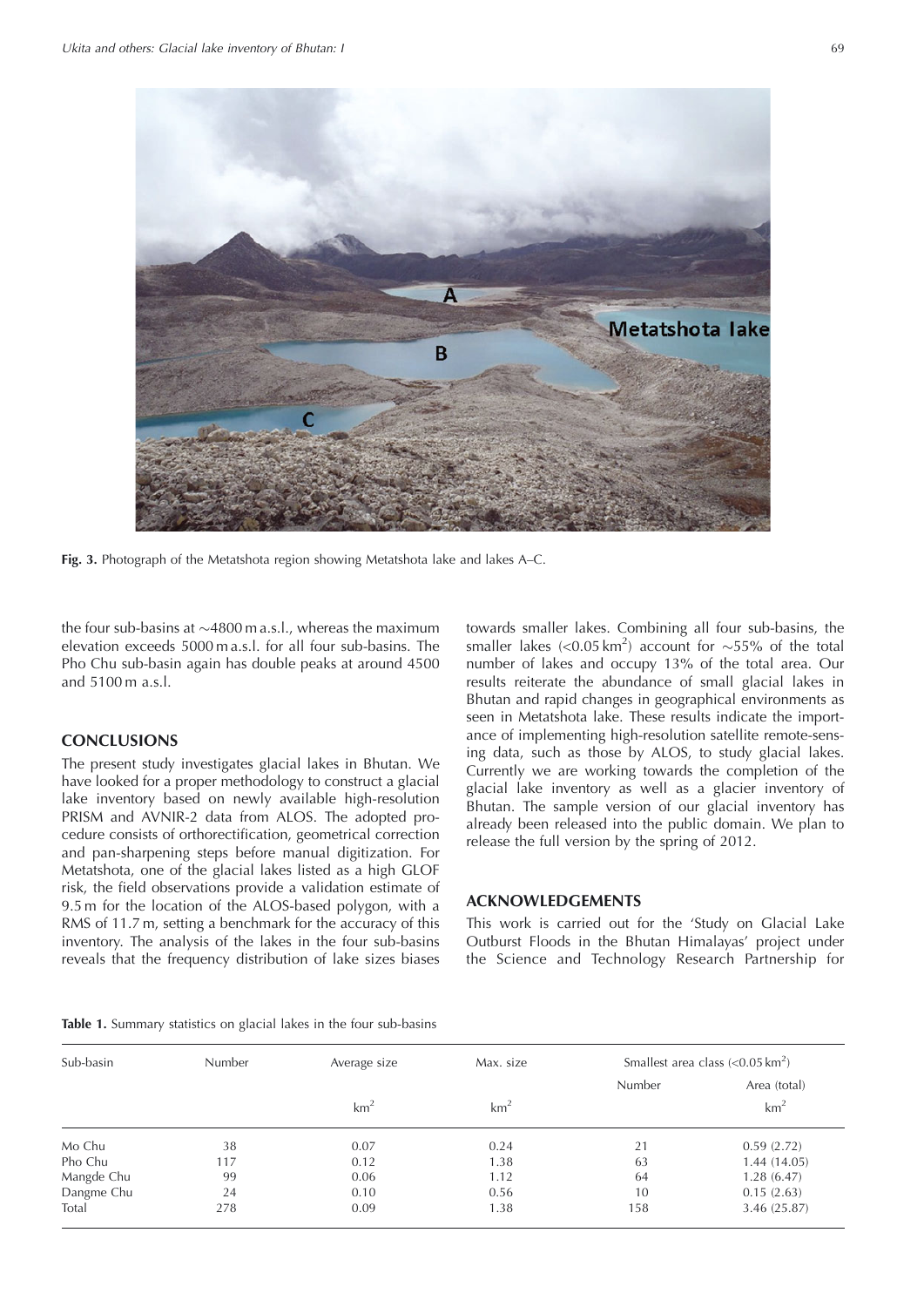

**Fig. 4.** (a) Glacial lake count versus size class for the four sub-basins. (b) Elevation intervals versus area covered.

Sustainable Development (SATREPS) supported by the Japan Science and Technology Agency (JST) and the Japan International Cooperation Agency (JICA). We are grateful for support from the Bhutan Government and JAXA. Our special thanks go to J. Komori and S. Yamaguchi for their assistance during the field survey.

#### **REFERENCES**

Bajracharya, S.R., P.K. Mool and B. Shrestha. 2007. Impact of climate change on Himalayan glaciers and glacial lakes: case studies on GLOF and associated hazards in Nepal and Bhutan. Kathmandu, International Centre for Integrated Mountain Development and United Nations Environment Programme Regional Office, Asia and the Pacific. (ICIMOD Publication 169.)

- ERDAS, Inc. 2009. ERDAS Imagine Field Guide. Atlanta, GA, ERDAS, Inc.
- Farr, T.G. and 17 others. 2007. The Shuttle Radar Topography Mission. Rev. Geophys., **45**(2), RG2004. (10.1029/ 2005RG000183.)
- Fujita, K., R. Suzuki, T. Nuimura and A. Sakai. 2008. Performance of ASTER and SRTM DEMs, and their potential for assessing glacial lakes in the Lunana region, Bhutan Himalaya. J. Glaciol., **54**(185), 220–228.
- Haeberli, W., A. Kääb, D. Vonder Mühll and P. Teysseire. 2001. Prevention of outburst floods from periglacial lakes at Grubengletscher, Valais, Swiss Alps. J. Glaciol., **47**(156), 111–122.
- Iwata, S., C. Narama and Karma. 2002. Three Holocene and late Pleistocene glacial stages inferred from moraines in the Lingshi and Thanza village area, Bhutan. Quat. Int., **97–98**, 69–78.